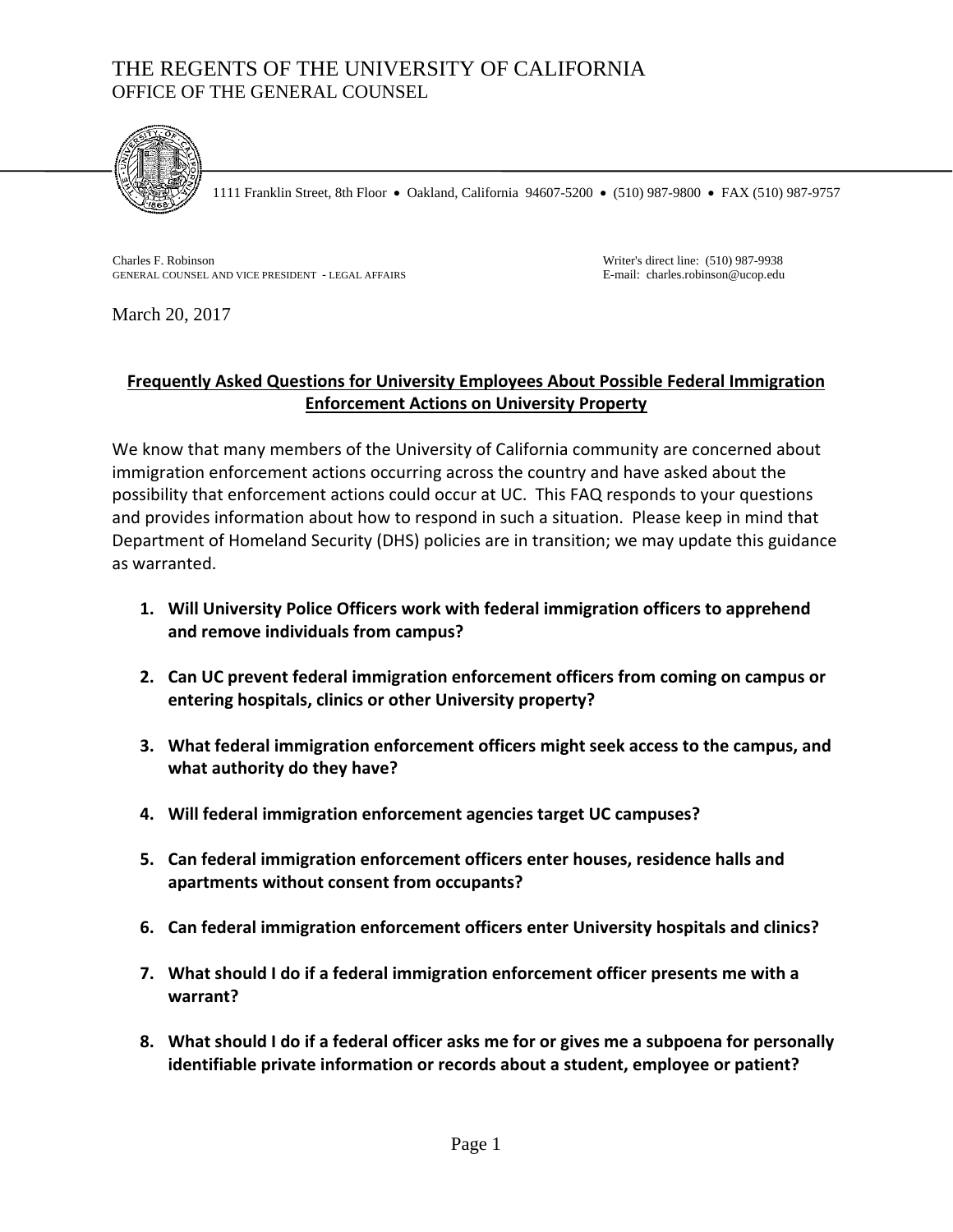- **9. Does it make a difference if a student is an international student?**
- # # # # # # #

#### **1. Will University Police Officers work with federal immigration officers to apprehend and remove individuals from campus?**

**No**. On November 30, 2016, the University issued Principles in Support of Undocumented Members of the University Community; you can find the full document [here.](https://www.universityofcalifornia.edu/sites/default/files/Statement-of-Principles-in-Support-of-Undocumented-Members-of-UC.pdf) The Principles explain that jurisdiction over enforcement of federal immigration laws rests with the federal government and not with UCPD. UC Police are devoted to maintaining a safe and secure environment to support the University's research, education and public service missions. University of California police departments will not divert their resources from this mission in order to enforce federal immigration laws.

**Campus police officers will not contact, detain, question or arrest an individual solely on the basis of suspected undocumented immigration status or to discover the immigration status of any individual, and UC Police will not undertake joint efforts with federal immigration enforcement authorities to investigate, detain or arrest individuals for violation of federal immigration law.** 

Nonetheless, if U.S. Immigration and Customs Enforcement (ICE) or U.S. Customs and Border Protection (CBP) officers conduct immigration enforcement activities on campus, UC Police may be called in to prevent injuries or property damage. In addition, where other federal law enforcement agencies such as the Federal Bureau of Investigation (FBI) or Drug Enforcement Administration (DEA) have reason to pursue criminal suspects on campus, University Police may cooperate with those efforts to enforce criminal laws.

## **2. Can UC prevent federal immigration enforcement officers from coming on campus or entering hospitals, clinics or other University property?**

Generally, no. UC is a public university and a large portion of UC property is open to the general public. UC does not have authority to prohibit federal immigration enforcement officers from coming on campus or entering health facilities to enforce federal law. The areas on campus that are open to the general public are also open to federal immigration enforcement officers.

However, public access is limited in certain areas of UC campuses and property because of privacy concerns, operational needs or safety considerations. Campus buildings and spaces in which access is physically restricted, such as by key card, locked doors or monitored entryways, including University housing and clinical areas, fall into this category. Limited access spaces also include some that may normally be left unlocked during the workday, including, for example, administrative or faculty offices, classrooms while classes are in session, hospital inpatient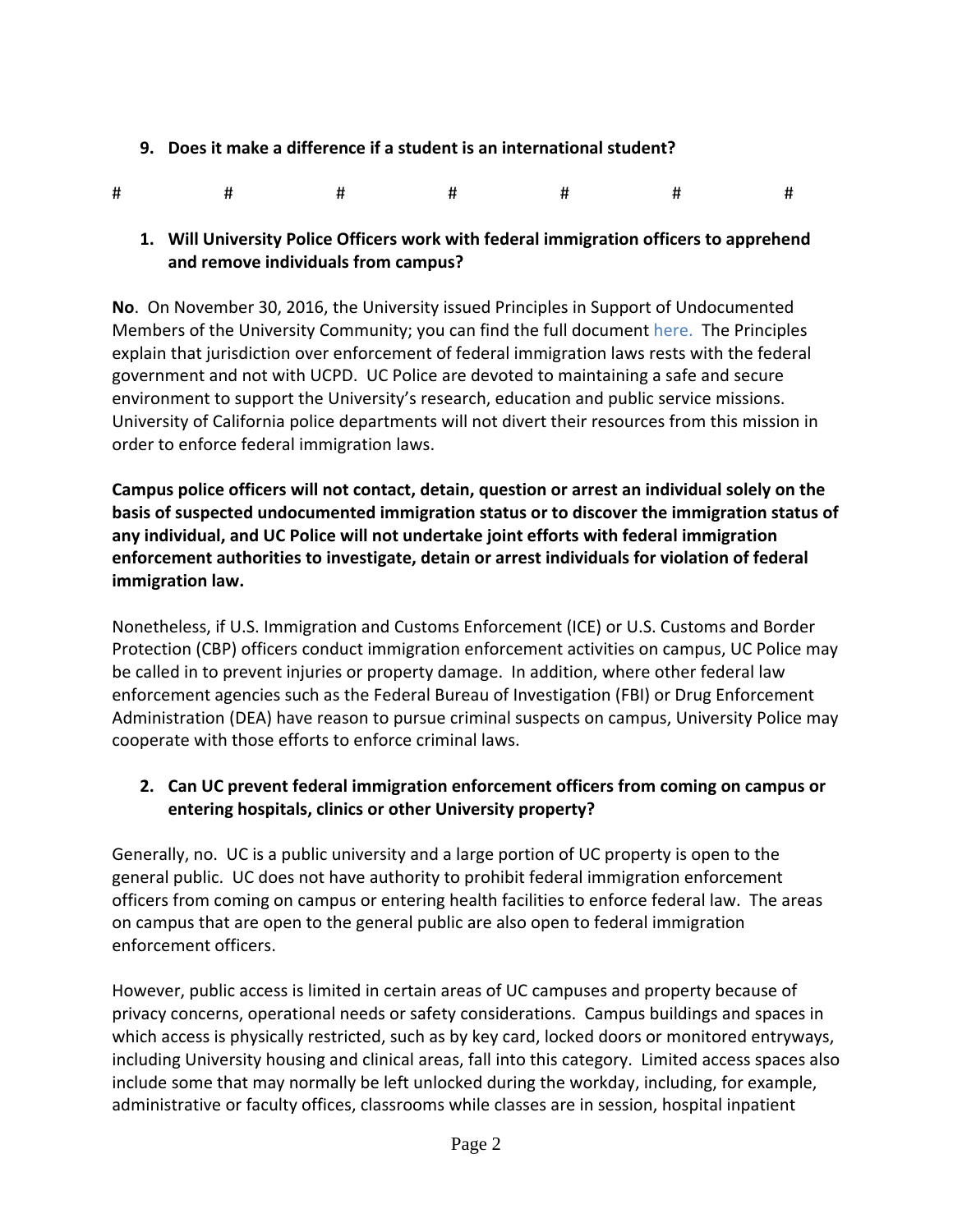rooms, clinic exam rooms, locker rooms, research laboratories, kitchens and food preparation areas, maintenance areas, storage facilities and physical plant operations.

UC employees are not required to affirmatively assist federal immigration authorities or grant permission to enter limited access space when officers do not have a judicial warrant to enter, and it is appropriate to seek guidance from Campus/Medical Center Counsel to understand your duties in particular circumstances. **However, federal law prohibits you from hiding evidence, concealing or hiding individuals who are the subjects of law enforcement activity, or interfering with an arrest. Further, you should not put yourself in physical danger.** 

If an immigration officer seeks your consent to enter limited access space or requests information or documents from you about another individual, *take steps to ensure that you have authority to provide the requested access, information or documents. Ask the officer for their name, identification number and agency affiliation; ask for a copy of any warrant they may have, inform the officer that you are not obstructing their process but need to contact Campus/Medical Center Counsel for assistance and contact Campus Counsel.* See Question No. 6 below if you work in a hospital or clinic.

#### **3. What federal immigration enforcement officers might seek access to the campus, and what authority do they have?**

The immigration officers who seek to apprehend and remove (or "deport") an individual unlawfully present in the United States are most often officers of U.S. Immigration and Customs Enforcement (ICE), who are part of the agency's Enforcement and Removal Operations (ERO). U.S. Customs and Border Protection (CBP) officers could also seek to apprehend and remove individuals on certain campuses. These ICE and CBP officers work for the Department of Homeland Security (DHS) and they are typically acting on civil, not criminal, authority. **The warrants these officers carry to apprehend individuals are generally administrative warrants that do not authorize officers to enter limited access areas of the University without consent.**

In some cases, ICE and CBP officers may be exercising criminal enforcement powers or may work with criminal law enforcement officers who may present a criminal arrest or search warrant that gives them greater authority to enter UC premises that are not open to the general public. Execution of judicial warrants does not require consent.

**ICE and CBP officers may appear on campus for reasons unrelated to apprehending and removing an individual they believe is unlawfully present in the United States.** For example, many international students participate in the U.S. State Department's Student and Exchange Visitor Program (SEVP). The University is required to report certain information about SEVP students to ICE, and ICE may come to UC campuses to meet with SEVP students and /or University staff who have responsibilities under the SEVP program. ICE and CBP may also come on campus in connection with regulations that do not involve alleged immigration violations. **It is a mistake to assume that any ICE employee visiting campus is present to apprehend or**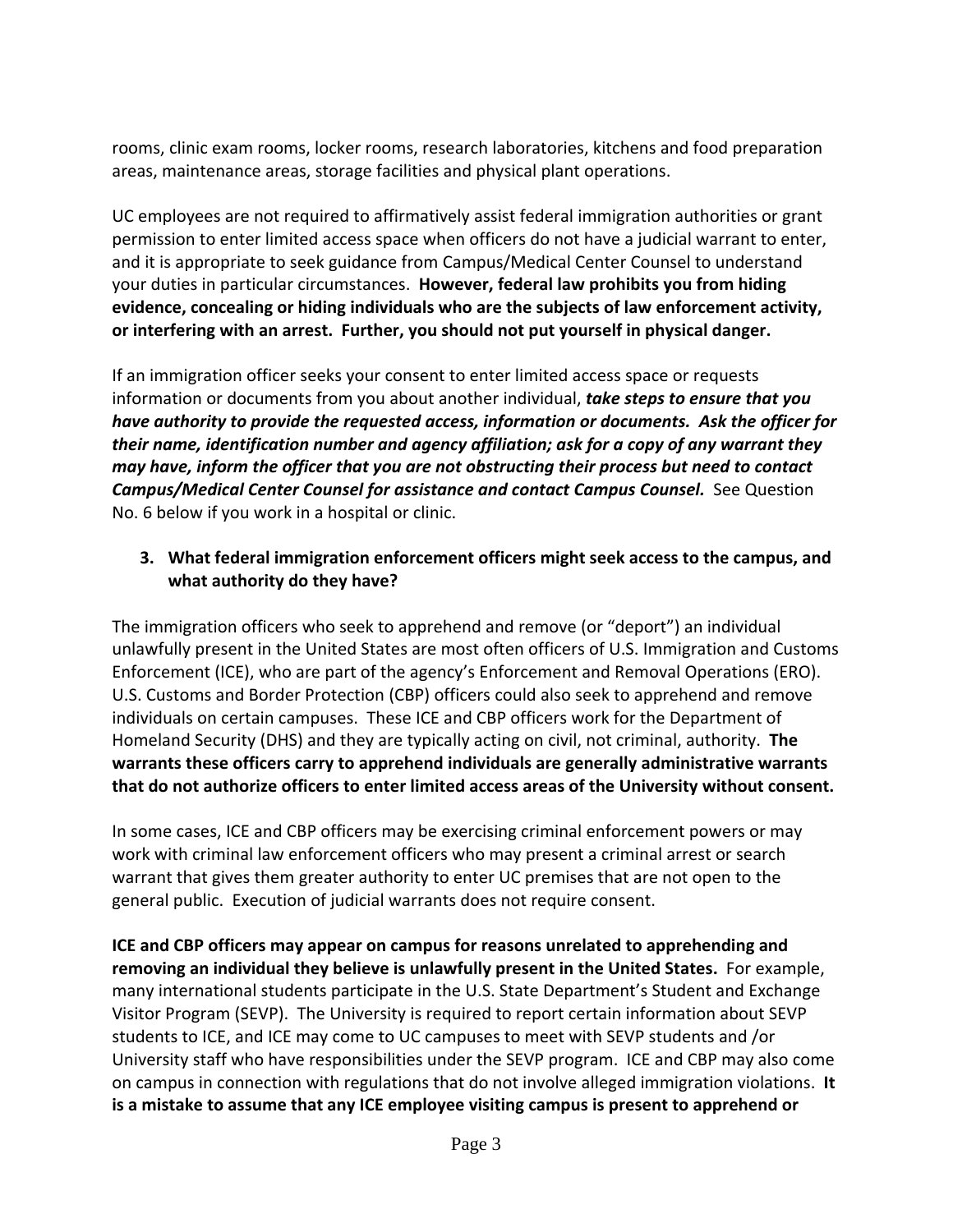**remove a member of the UC community. False rumors about ICE enforcement actions on campus can spread anxiety and panic. If you observe ICE employees on campus and have concerns about their activities, call Campus Police.** 

## **4. Will federal immigration enforcement agencies target UC campuses?**

We do not know whether federal immigration enforcement agencies will conduct enforcement activities on UC campuses. Under the Obama administration, the Department of Homeland Security (DHS) issued memos to ICE and CBP officers providing that arrests, interviews, searches and surveillance should not generally focus on "sensitive locations," including schools, university campuses, hospitals and institutions of worship. The ICE memo also includes sites during the occurrence of a public demonstration, such as a march, rally or parade. The CBP memo also includes "community centers." A DHS "Q&A" dated February 21, 2017 indicates that the "sensitive locations" guidance memos remain in effect. However, these memos could be withdrawn or immigration enforcement officers could fail to follow them. Even while they are in effect, they do not provide a guarantee that ICE and CBP will never take these disfavored actions on campus or at a UC facility. In fact, the sensitive locations guidance is subject to explicit exceptions for enforcement actions involving national security or terrorism matters, or involving the immediate arrest or pursuit of a "dangerous felon, terrorist subject, or [others who] present an imminent danger to public safety."

## **5. Can federal immigration enforcement officers enter houses, residence halls and apartments without consent from occupants?**

As a general matter, individuals have a reasonable expectation of privacy in their homes, including homes both on and off campus property. The **immigration officers who are seeking to apprehend and remove an individual pursuant to a civil or administrative warrant do not have the authority to enter the premises without the occupant's consent**. In fact, the occupant need not respond to the officer's questions or statements. Accordingly, undocumented students have a personal choice whether to grant an immigration officer with a civil or administrative warrant consent to enter their residence, and whether to speak with the immigration officer. Students may access pro bono legal advice relating to their immigration status through the UC Undocumented Legal Services Center, ucimm@law.ucdavis.edu, (530) 752‐7996. **In contrast**, **when a law enforcement officer has a criminal search or arrest warrant, the officer does not need consent to enter the premises or arrest an individual named in the warrant.** 

If you are asked as a University employee to allow access into University housing, with or without a warrant, *ask the officer for their name, identification number and agency affiliation; ask for a copy of any warrant or subpoena presented, inform the officer that you are not obstructing their process but need to consult with Campus/Medical Center Counsel for assistance, and contact Campus or Medical Center Counsel at 415‐476‐8005. For after‐hours*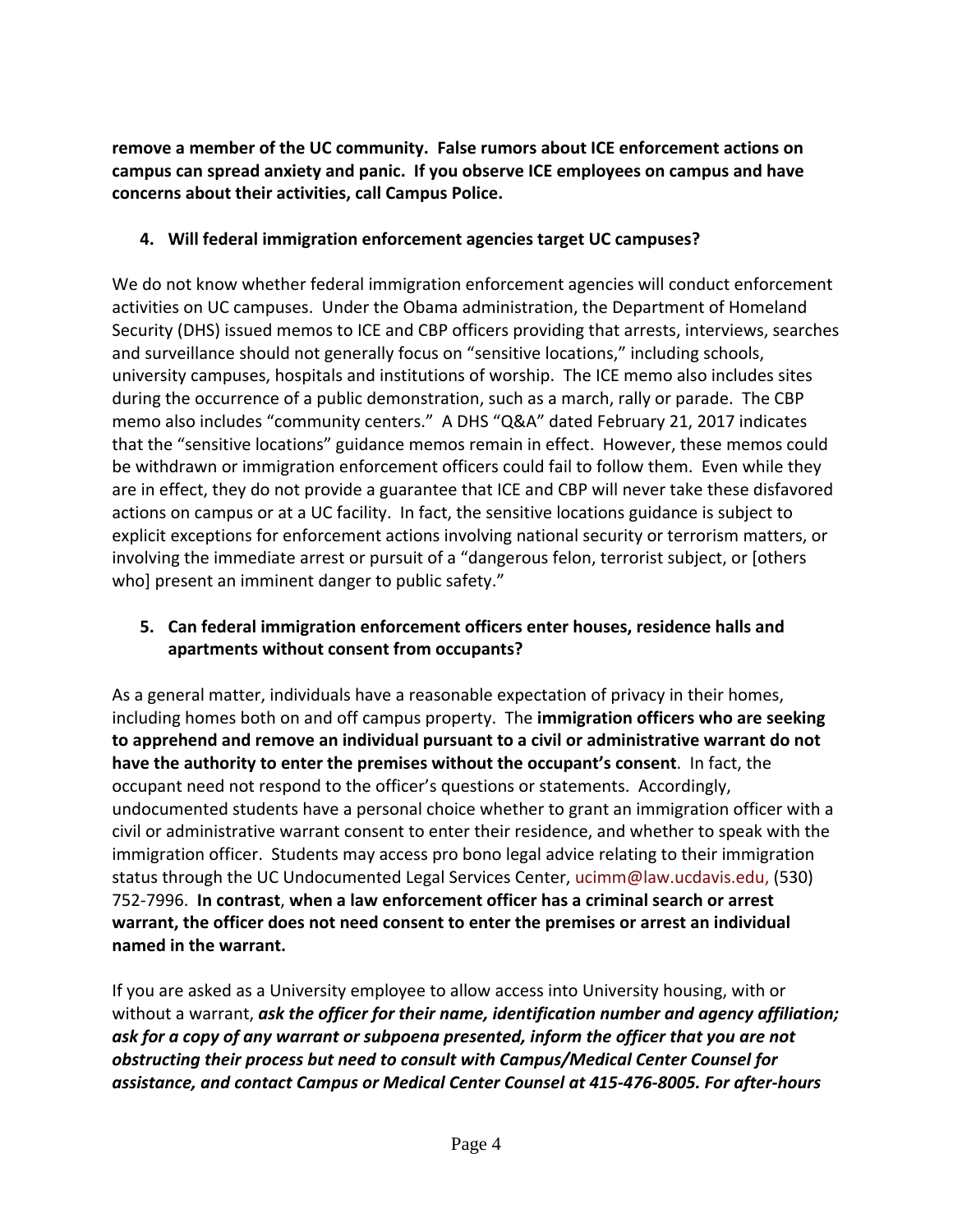## *situations or incidents at any of our medical center facilities please contact the Administrative Officer on Call.*

## **6. Can federal immigration enforcement officers enter University hospitals and clinics?**

Some areas of UC medical facilities (medical centers, hospitals and affiliated clinics) are open to the general public, and thus to federal immigration enforcement officers, while others may require a warrant to enter. If a federal immigration enforcement officer seeks to enter a limited access area in your workplace, such as patient rooms, treatment areas or closed wards, contact the senior official (e.g., Administrator on Call or AOC) to whom you would ordinarily direct surveyors (e.g., California Department of Public Health (CDPH), Centers for Medicare & Medicaid Services (CMS), The Joint Commission (TJC)) appearing for unannounced inspections. You should also contact Medical Center Counsel to advise you and to review any warrants or subpoenas and determine whether entry is permitted or required. *Ask the officer for their name, identification number and agency affiliation; inform the officer that you are not obstructing their process but need to contact your AOC and Medical Center Counsel for assistance at 415‐476‐8005. For after‐hours situations or incidents at any of our medical center facilities please contact the Administrative Officer on Call.*

## **7. What should I do if a federal immigration enforcement officer presents me with a warrant?**

If you are presented with a warrant by a federal immigration enforcement officer seeking to enter University housing or other limited access areas of your workspace on University property, take steps to ensure that the immigration enforcement officers have authority to enter the property before admitting them. As noted above, civil and administrative warrants **do not** authorize entry without consent, but a criminal search or arrest warrant may authorize entry without consent. Because it can be difficult to distinguish among different kinds of warrants, *ask the officer for their name, identification number and agency affiliation; ask for a copy of the warrant or subpoena presented, inform the officer that you are not obstructing their process but need to consult with Campus/Medical Center Counsel for assistance, and contact Campus or Medical Center Counsel at 415‐476‐8005. For after‐hours situations or incidents at any of our medical center facilities please contact the Administrative Officer on Call.*

#### **8. What should I do if a federal officer asks me for or gives me a subpoena for personally identifiable private information or records about a student, employee or patient?**

Personal and personally identifiable information in University records, and those records themselves, are protected by a wide variety of privacy laws and University policies (Family Education Rights & Privacy Act [FERPA] and PACAOS 130.00, Health Insurance Privacy and Accountability Act [HIPAA] and Confidentiality of Medical Information Act [CMIA], to name a few). As a University employee, you are required to maintain the confidentiality of personal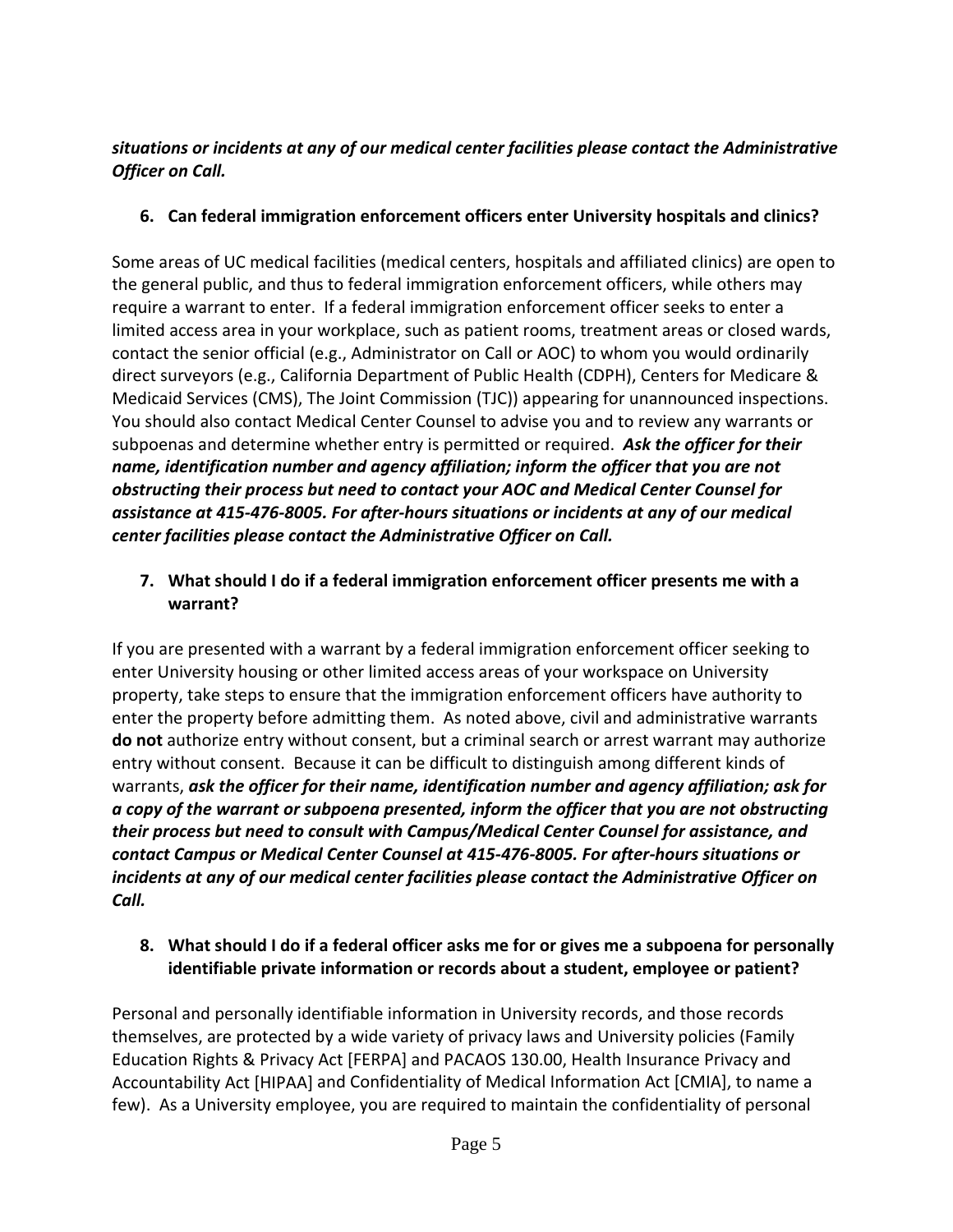and personally identifiable information, and records containing such information. The University generally requires federal immigration enforcement officers and other law enforcement officers to produce a valid subpoena authorizing the disclosure of student or patient records that contain personal or personally identifiable information. Federal officers generally have no greater access to student or other University records than any member of the public unless they have a valid subpoena.

If you receive a request for personal or personally identifiable information or records containing such information, or if a federal immigration enforcement officer gives you a warrant or subpoena seeking such records or information, you should *take steps to ensure that you have authority to provide access to the specified records or information. Ask the officer for their name, identification number and agency affiliation; ask for a copy of any warrant or subpoena presented, inform the officer that you are not obstructing their process but need to contact Campus/Medical Center Counsel for assistance, and contact Campus or Medical* Center Counsel at 415-476-8005. For after-hours situations or incidents at any of our medical *center facilities please contact the Administrative Officer on Call.*

**For patient records covered by CMIA,** the law generally requires disclosure to federal immigration enforcement officials if they produce a judicial warrant or subpoena authorizing the disclosure of patient records containing protected health information. HIPAA permits disclosures that are required by other laws such as CMIA. HIPAA also permits, but does not require, disclosure in other circumstances  $-$  e.g., where the law enforcement official is seeking a fugitive or person suspected of committing a crime, where the health care facility suspects that a crime has been committed on the premises, and other circumstances. (Different rules may apply to a subpoena or judicial warrant for psychotherapy notes or records.) If you work in a UC medical facility (medical centers, hospitals and affiliated clinics) contact the Administrator on Call to whom employees ordinarily would direct surveyors appearing for unannounced inspections (e.g., California Department of Public Health (CDPH), Centers for Medicare & Medicaid Services (CMS), The Joint Commission (TJC)) and Medical Center Counsel if any law enforcement official requests access to patient records. As noted above, *ask the officer for their name, identification number and agency affiliation; ask for a copy of any warrant or subpoena; inform the officer that you are not obstructing their process but need to contact the AOC and Medical Center Counsel for assistance, and make those contacts: 415‐476‐8005. For after‐hours situations or incidents at any of our medical center facilities please contact the Administrative Officer on Call.*

#### **9. Does it make a difference if a student is an international student?**

International students and scholars are subject to different requirements. Universities are required to exchange data with federal immigration agencies on the status of international students on F‐1, J‐1 or M visas through use of a government database named "SEVIS," which is part of the Student and Exchange Visitor Program (SEVP). In addition, certain information